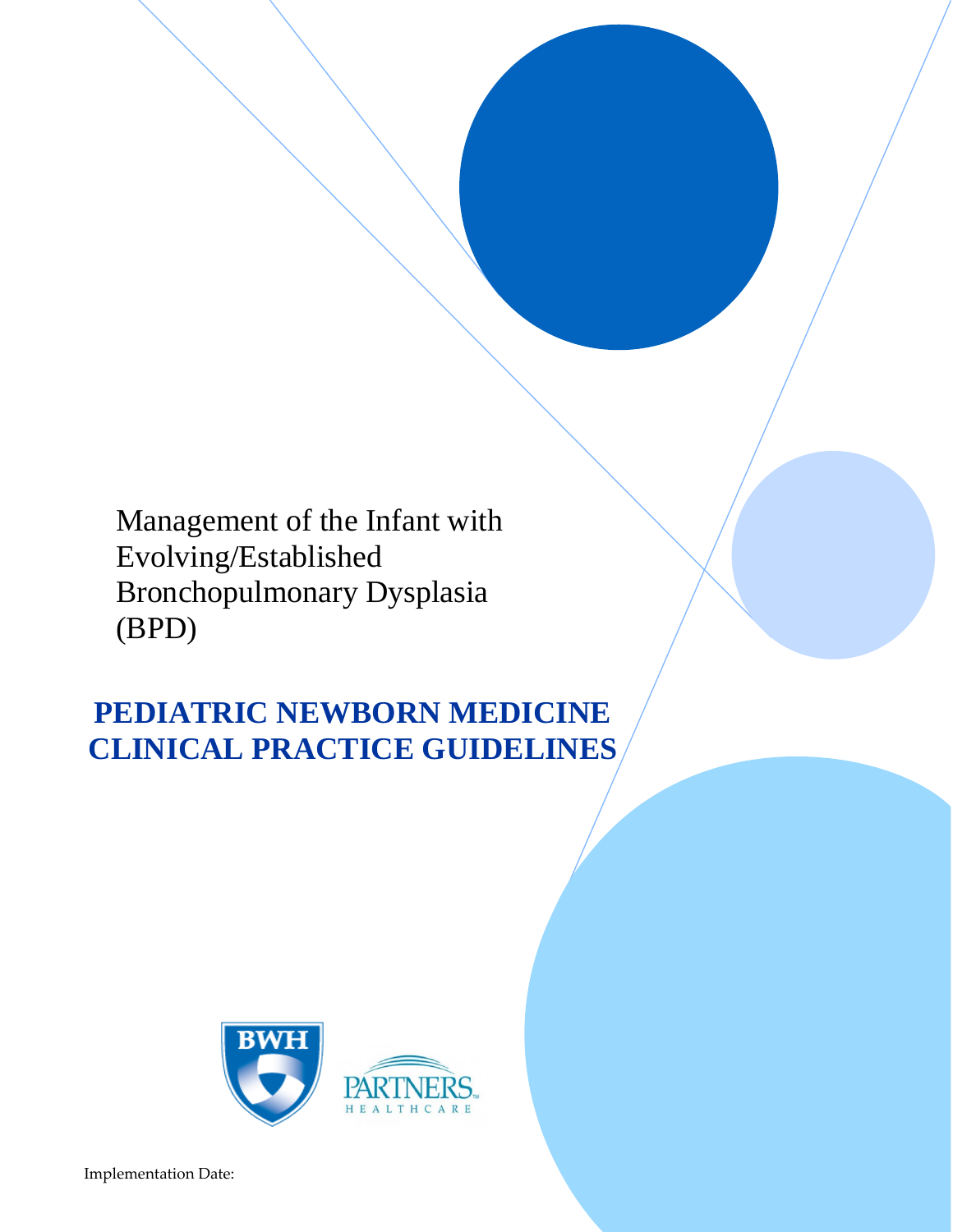

## **Clinical Practice Guideline:**

Management of Evolving and Established Bronchopulmonary Dysplasia (BPD)

# **Points of emphasis/Primary changes in practice:**

- **1.** Criteria for extubation from invasive mechanical ventilation
- **2.** Criteria for weaning from non-invasive mechanical ventilation
- **3.** Use of pharmacotherapy to facilitate extubation and weaning from assisted ventilation
- **4.** Nutritional support
- **5.** Feeding and developmental care
- **6.** Discharge planning and follow-up care

#### **Rationale for change:**

To optimize and standardize management of infants with evolving and established bronchopulmonary dysplasia using a multidisciplinary team approach

## **Questions?**

| <b>Please contact:</b> | Sule Cataltepe, M.D.    |
|------------------------|-------------------------|
|                        | scataltepe@partners.org |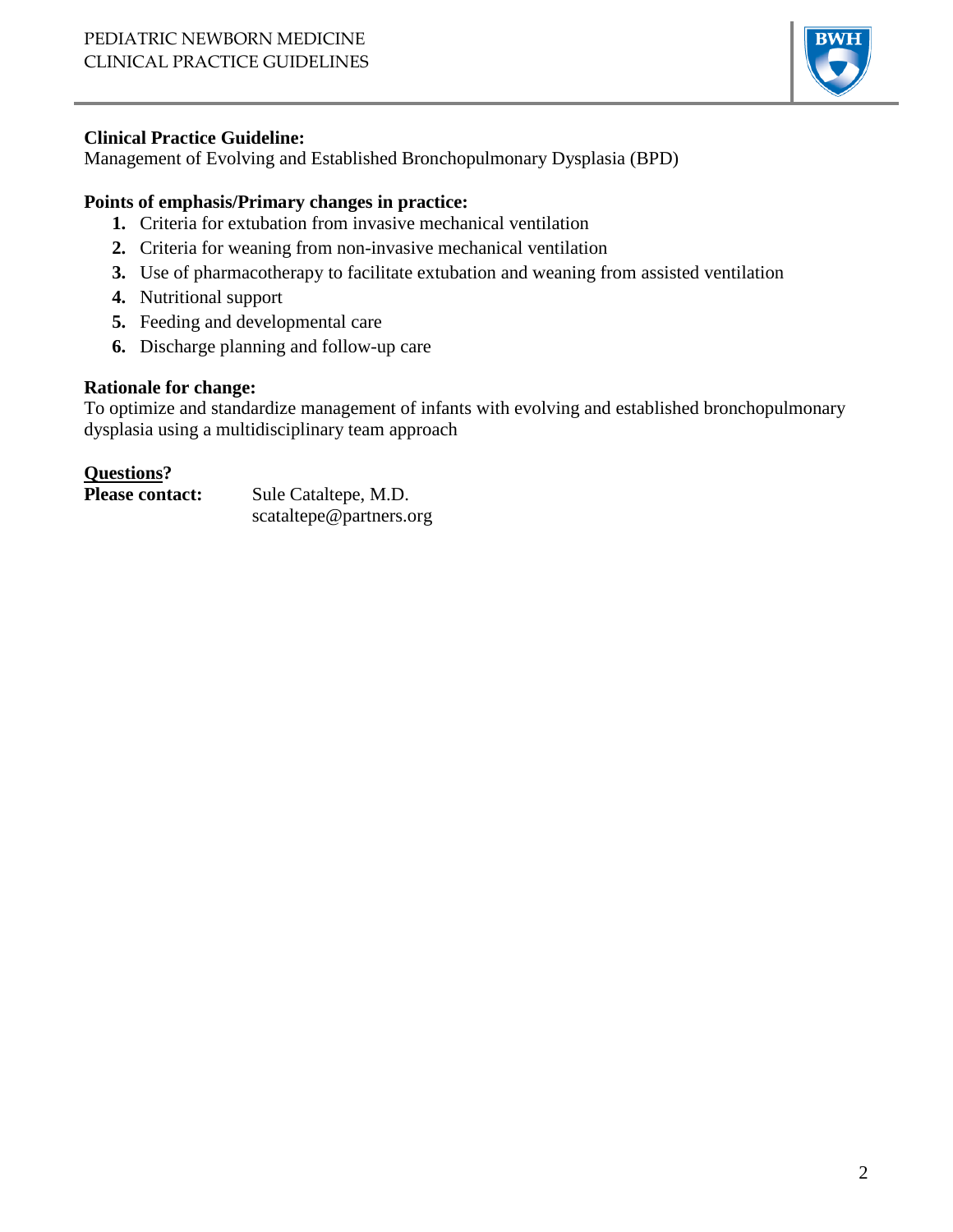

| <b>Clinical Guideline</b> | Management of Evolving and Established Bronchopulmonary                 |
|---------------------------|-------------------------------------------------------------------------|
| <b>Name</b>               | Dysplasia (BPD)                                                         |
| <b>Effective Date</b>     | May 1, 2017                                                             |
| <b>Revised Date</b>       |                                                                         |
| <b>Contact Person</b>     | Sule Cataltepe, M.D.                                                    |
|                           | Members of the CPG Working Group: David Beadles, Nicole Depalma,        |
|                           | Pamela Dodrill, Deirdre Ellard, Terri Gorman, Keith Hirst, Krista Kyle, |
|                           | Kathleen Murphy, Chris McPherson, Richard Parad, Hunter Rametta,        |
|                           | Kristin Sanderson                                                       |
| <b>Approved By</b>        | Pediatric Newborn Medicine CPC December 8, 2016                         |
|                           | CWN SPP_January 11, 2017                                                |
|                           | BWH SPP_January 18,2017                                                 |
|                           | BWH NEB January 25, 2017                                                |

**This is a clinical practice guideline. While the guideline is useful in approaching the care of the infant with established bronchopulmonary dysplasia (BPD), clinical judgment and / or new evidence may favor an alternative plan of care, the rationale for which should be documented in the medical record.**

#### **I. Purpose**

The purpose of this clinical practice guideline is to optimize and standardize the care of infants with evolving and established BPD to improve short-term and long-term outcomes.

#### **II. Scope**

Preterm infants born at < 32 weeks' gestation, who require non-invasive (NIPPV, NCPAP or HFNC > 2 lpm) or invasive mechanical ventilation beyond 28 days of life.

#### **III. Definitions**

Evolving BPD is defined as an ongoing need for invasive or non-invasive respiratory support (NIPPV, CPAP, HFNC > 2 lpm) and/or supplemental  $O_2$  in preterm babies (< 32 wks GA) between postnatal day 28 and 36 wks PMA.

Established BPD is defined as an ongoing need for invasive or non-invasive respiratory support (NIPPV, CPAP, HFNC > 2 lpm) and/or supplemental  $O_2$  in preterm babies (< 32 wks GA) older than 36 wks PMA.

#### **IV. Pharmacotherapy**

Diuretics: Excessive interstitial and/or alveolar edema occurs commonly in BPD and can lead to decreased pulmonary compliance. Loop diuretics (including furosemide) and thiazide diuretics (including chlorothiazide) transiently improve pulmonary compliance [1, 2]. Infants with clinical and radiographic signs of pulmonary edema may transiently benefit from a single-dose or short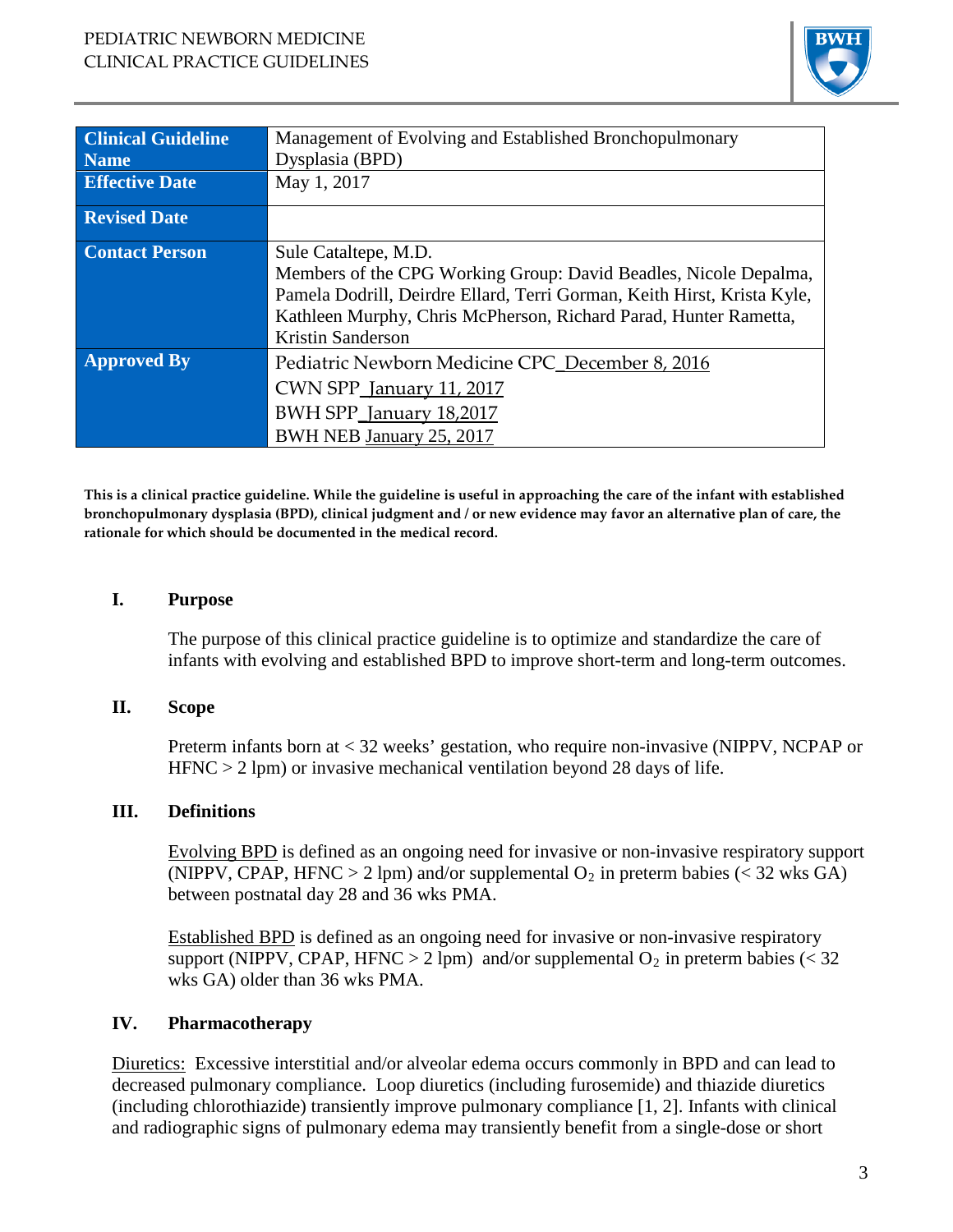

course of diuretic therapy (up to one week). Generally, furosemide is preferred for short duration therapy. Infants who persistently require and benefit clinically from single-doses or short course of furosemide may benefit from chronic therapy. In this setting, chlorothiazide is preferred due to lower risks of electrolyte imbalance, ototoxicity, nephrocalcinosis, and osteopenia. Chronic therapy after demonstration of benefit in an individual patient should be initiated with a clear clinical endpoint to limit exposure to the adverse effects of diuretic therapies. When utilizing chronic diuretic therapy, careful attention must be paid to serum electrolytes, specifically chloride and potassium [3]. When possible, correction with potassium chloride is preferred over sodium chloride to minimize fluid retention from excessive sodium intake [\(Appendix 1](http://www.bwhpikenotes.org/policies/departments/NICU/drug_admin/DAGs/Furosemide%20-%20June%202014.pdf) & [Appendix 2\)](http://www.bwhpikenotes.org/policies/departments/NICU/drug_admin/DAGs/Chlorothiazide%20-%20June%202014.pdf).

Bronchodilators: Increased airway resistance due to smooth muscle hypertrophy and hyperreactivity can be associated with severe BPD. Bronchodilators (including the beta2 adrenergic agonist albuterol and anticholinergic ipratropium) transiently improve pulmonary compliance with high inter-individual variation (4% - 25%). However, bronchodilators have no impact on the duration of oxygen supplementation [4, 5]. Individual trials of bronchodilators (albuterol with or without ipratropium) may be considered in preterm infant with wheezing or worsening compliance for symptomatic relief. Administration should be followed by meticulous assessments of clinical response by examination and measured changes in pulmonary mechanics. Careful monitoring for tachycardia and arrhythmias is also required [\(Appendix](http://www.bwhpikenotes.org/policies/departments/NICU/drug_admin/DAGs/Albuterol%20and%20ipratropium%20-%20June%202014.pdf) 3). Levalbuterol has no efficacy or toxicity advantages compared to albuterol and, therefore, has no place in therapy [6].

Methylxanthines: Methylxanthines, specifically caffeine, have an established role for the prevention of BPD in premature infants at risk for BPD [7]. Methylxanthines also have bronchodilatory and diuretic properties that may be desirable in the palliation of established BPD. However, standard doses of caffeine have diminishing clinical impact with advancing PMA; in fact, a tangible impact on oxygenation disappears at 36 weeks PMA [8]. Therefore, caffeine therapy should generally be discontinued at this age. If compelling indications exist to continue therapy (i.e., persistent central apnea), dose adjustment is indicated. We recommend continuation of caffeine in the NICU until after discontinuation of respiratory support.

Corticosteroids: Postnatal systemic corticosteroid therapy improves pulmonary outcomes of infants with established BPD. However, corticosteroids, primarily, dexamethasone, is associated with increased risk of cerebral palsy [9]. Current literature support the notion that the potential benefit of postnatal corticosteroid therapy in treatment of established BPD may not outweigh its known adverse effects and therefore should be used only in select cases after careful discussions with the parents.

Low dose dexamethasone treatment: Although the investigators targeted neonates in the second week of life, "the Dexamethasone: A Randomized Trial (DART)" enrolled patients at a median age of 23 and 22 days in the treatment and placebo groups, respectively [10]. This trial of lowdose dexamethasone did not reduce the incidence of BPD, however, there was a significant reduction in failure to extubate on day 3, day 7, and day 10 of therapy. Therefore, this regimen (0.89 mg/kg total dexamethasone over 10 days) may be considered for infants with severe BPD, who remain on invasive mechanical ventilation beyond 36 weeks PMA [\(Appendix](http://www.bwhpikenotes.org/policies/departments/NICU/drug_admin/DAGs/Dexamethasone.pdf) 4). However, it should be noted that the 2010 revised AAP policy statement indicate that data are insufficient to make a recommendation in the use of low-dose dexamethasone  $(< 0.2 \text{ mg/kg/d})$  in the management of BPD [11].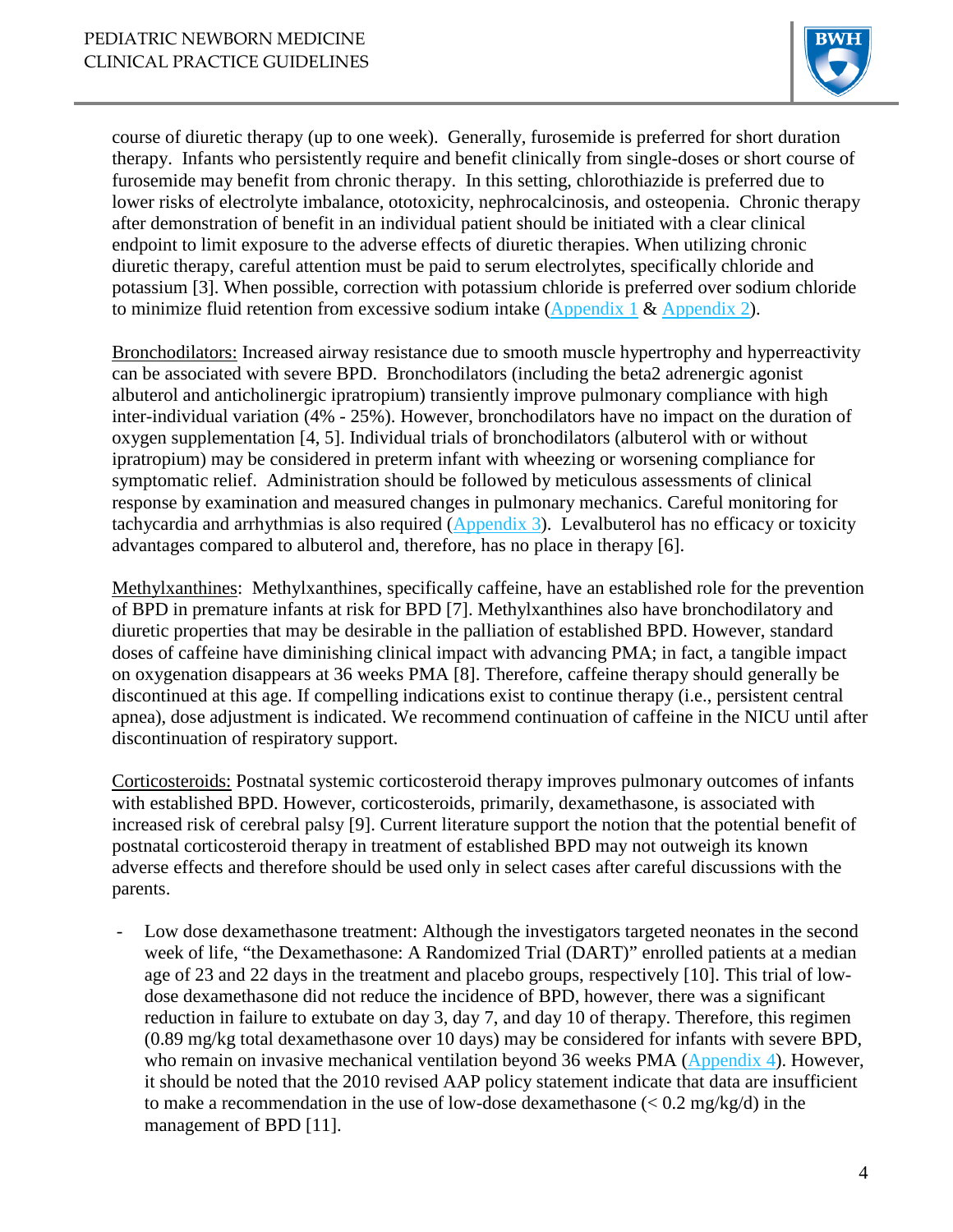

Prednisolone treatment: After 40 weeks PMA, preterm infants with BPD, who have not responded to a trial of diuretics and/or bronchodilators and continue to require invasive or noninvasive ventilation, may benefit from a short-course prednisolone therapy. Cessation of supplemental oxygen was possible in a high percentage of infants with a pulmonary acuity score  $< 0.5$  or baseline capillary P<sub>CO2</sub>  $<$  49 mm Hg treated with prednisolone (16 mg/kg total over 14 days) [12]. Notably, infants with a higher pulmonary acuity score or baseline  $P_{CO2}$  also responded to this therapy 40-50% of the time. Although prospective data and long-term followup studies are lacking, this may be a reasonable approach for patients in which protracted respiratory support is delaying discharge or other milestones, although the potential harm of systemic corticosteroids must still be considered [\(Appendix](http://www.bwhpikenotes.org/policies/departments/NICU/drug_admin/DAGs/Prednisolone%20-%20June%202014.pdf) 5).

## **V. Respiratory Management**

The primary goal of treatment for infants who require invasive mechanical ventilation is extubation to a non-invasive form of ventilation. Extubation should be considered when  $MAP < 10$  and  $FIO_2 <$ 0.4. A short course of diuretics, caffeine bolus, and optimization of O2 carrying capacity by a PRBC transfusion to achieve a hct of 30-35 should be considered prior to the extubation attempt (see flowchart).

Post-extubation support is initiated with CPAP or NIPPV as this mode of non-invasive ventilation has been shown to reduce the incidence of extubation failure [13]. Suggested initial NIPPV settings and reintubation criteria are indicated on the Flowchart. Weaning from NIPPV to CPAP and CPAP to RA will be gradually accomplished according to the guidelines shown on the Flowchart.

### **VI. Nutritional Management**

Growth in the NICU is an important determinant of neurodevelopmental outcomes for very low birth weight infants [14]. However, infants with established BPD commonly demonstrate poor postnatal growth during their hospitalization. Established BPD is commonly assumed to increase resting energy expenditure compared to healthy neonates [15], and therapeutic interventions for BPD, such as diuretics, systemic steroids, and fluid restriction, may place these infants at higher risk of energy and protein deficits [16]. Although evidence exists supporting early fluid restriction in relation to BPD prevention [17], there is a paucity of data regarding fluid management in the neonate with relation to BPD beyond the first 7-14 days of life. Fluid restriction beyond the initial transitional phase, particularly in the human milk-fed preterm infant, is typically coupled with the use of macronutrient modular supplementation to meet target and/or increased energy and protein goals in order to achieve optimal growth patterns. However, fluid restriction and the use of modulars can alter macronutrient ratios and impact available volume of multi-nutrient human milk fortifiers. Energy needs for an infant with BPD have been estimated to be up to 25% greater than for an infant without BPD, thus in the range of 120 to 150 kcal/kg/day [18]. To ensure adequate energy and nutrient intakes, optimizing enteral volumes of 150-160 mL/kg/day using preterm infant feedings (ie, fortified human milk or preterm infant formula) may allow for appropriate intake and substrate to support optimal growth. Target growth trends for most preterm infants, including those with established BPD, include weight gain of 15-20 g/kg/day, and ideally 18-22 g/kg/day if a history of poor growth or known nutrient deficits from early NICU course exist, along with >0.9 cm/week for both length and OFC growth. These trends should guide optimization of nutritional management of infants with established BPD during their NICU stay.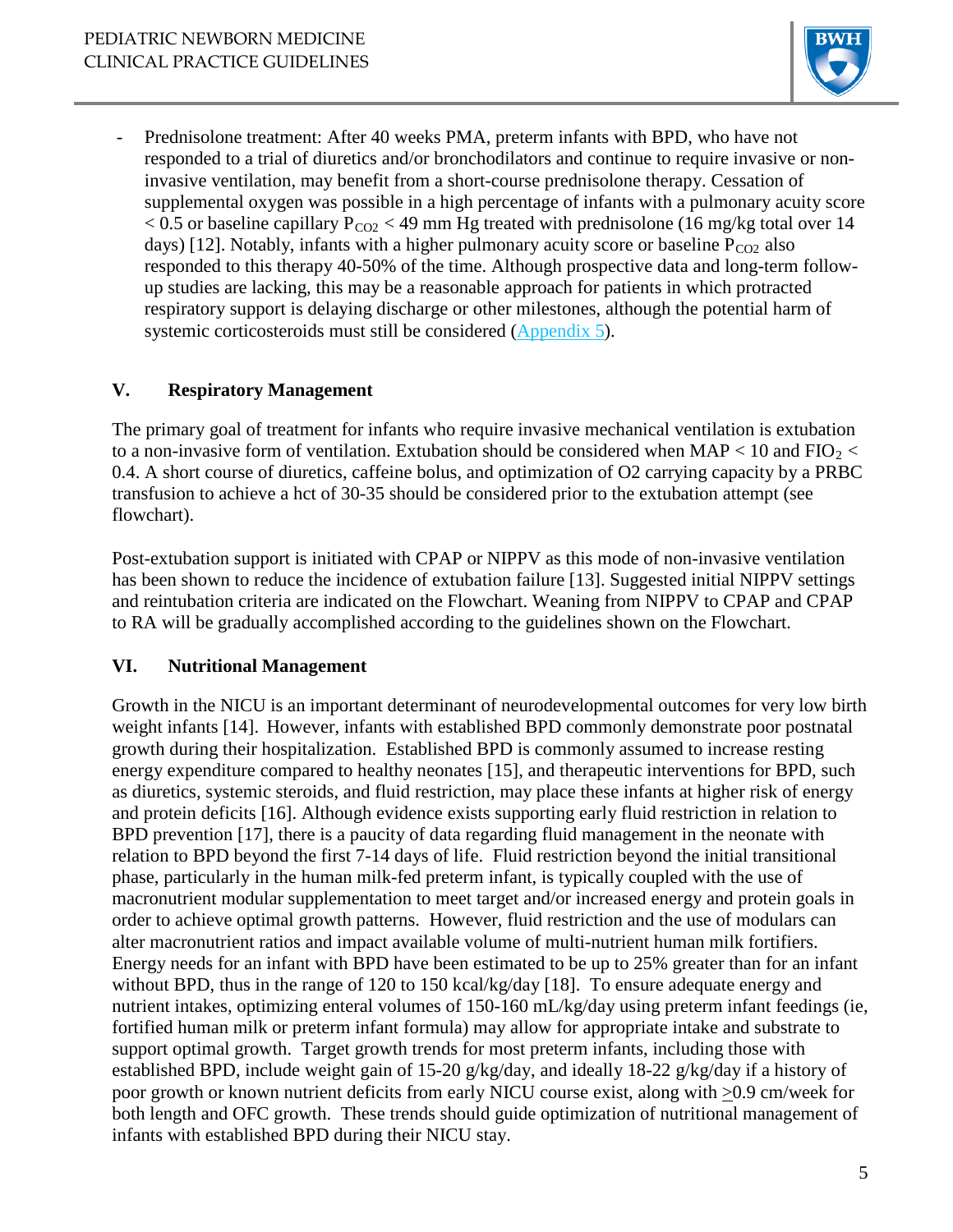

# **VII. Developmental and Feeding Therapy:**

The Developmental Therapy Program at Brigham and Women's Hospital consists of a team of pediatric therapists with training in the fields of Physical Therapy (PT) and Speech Language Pathology (SLP). These practitioners have specialized knowledge of the neurodevelopment of both preterm and full-term infants, as well as neonatal and childhood developmental milestones. The Developmental Therapy Team works alongside medical, nursing, and allied health professionals to provide developmentally supportive care of infants in the unit, including those with BPD.

The role of the Developmental Therapy Team in treating infants with BPD include the following:

- Perform standardized assessments and evaluate developmental progress of each infant
- Assess caregiver/family goals for each infant, provide caregiver/family education, guide caregiver/family participation during routine handling
- Provide an individualized therapeutic program to help facilitate the acquisition of age appropriate developmental milestones
- Incorporate therapeutic activities into routine care and age appropriate play

## **Developmental Therapy:**

Infants with established BPD are at risk of developmental delays and disorders as a result of prematurity, underlying respiratory disease, necessary medical management (e.g. intubation, CPAP), and time spent in hospital.

All infants who meet the following criteria will automatically receive developmental therapy input from BWH NICU therapy staff (PT and SLP):

- GA at birth  $\leq 32$  weeks
- Respiratory support at  $\geq$ 34 weeks GA

Other infants can be referred for developmental therapy on a case-by-case basis, as needed.

Neurodevelopmental Goals for Infants with BPD:

- Facilitate maintenance of physiological and behavioral stability during routine handling and while performing age appropriate developmental skills, including:
	- o Physical/motor, cognitive, emotional, social, neurobehavioral, and neurosensory (i.e. visual/ auditory) skills
- Modulate sensory inputs and facilitate age appropriate external environment
- Promote guided movement, muscle strengthening, and proper positioning for musculoskeletal alignment, postural control, and breathing mechanics
- Encourage family participation, caregiver-infant bonding, and family involvement in monitoring infant's progress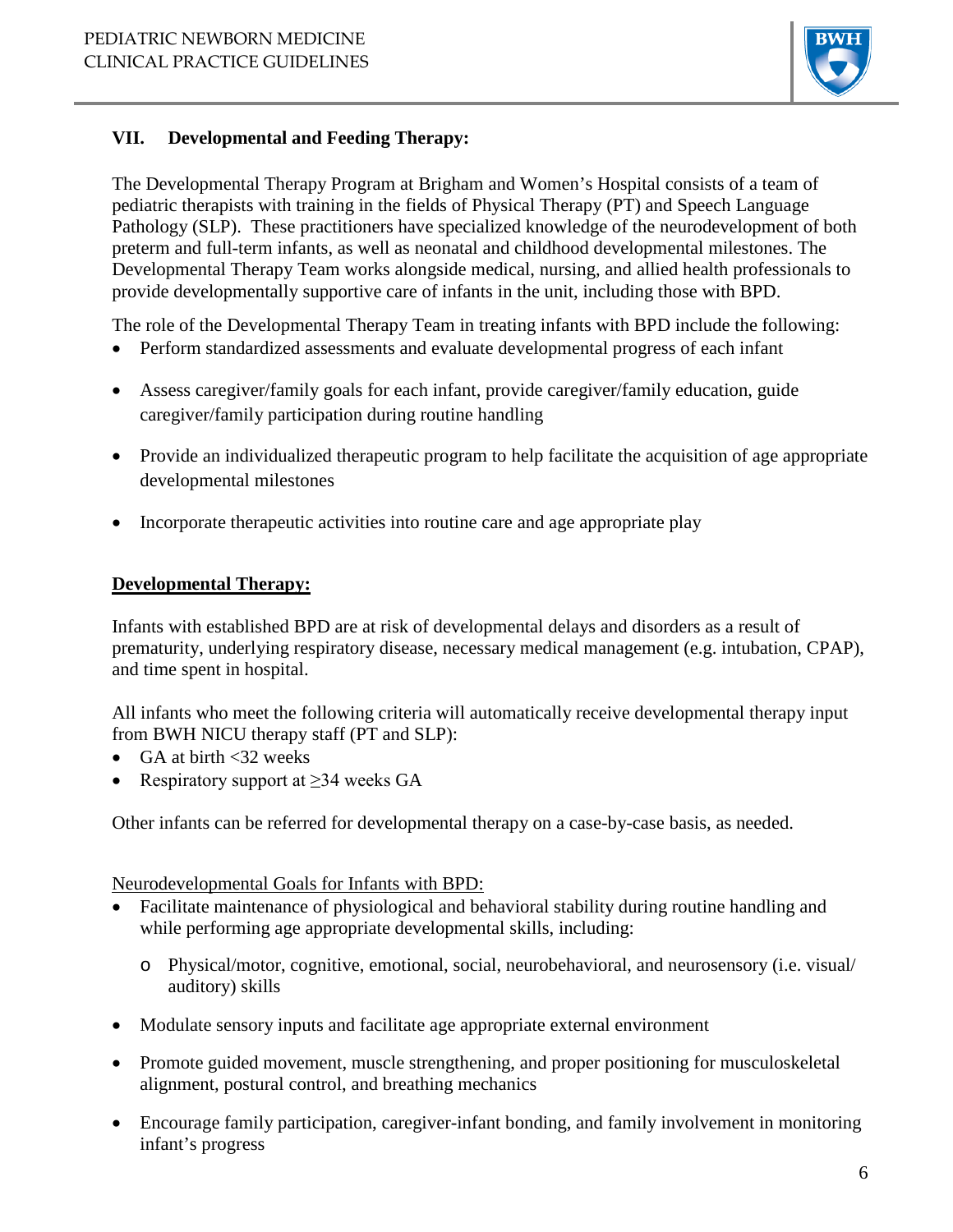

# **Feeding Therapy:**

Please refer to the existing CPG: Feeding in the Weeks Leading up to Discharge

Of note, infants with established BPD are at risk of feeding delays and disorders as a result of prematurity, underlying respiratory disease, necessary medical management (e.g. intubation, CPAP), and time spent in hospital.

While receiving positive pressure support (ventilation, CPAP, or HFNC), infants shall not be fed by mouth (per os, PO) due to risk of aspiration. Infants who are on LFNC or RA, may be fed PO when they are physiologically stable (e.g. not tachypneic). Given the high risk of silent aspiration in the BPD population, infants should start PO feeds with full precautions in place:

- Encourage breastfeeding, where possible
- Start any bottle feeds with an ultra slow flow bottle nipple (i.e. Dr Brown's ULTRA Preemie)
- Position the infants in side-lying with horizontal milk flow
- Provide external pacing as required (i.e. tip the bottle down to slow milk flow and/or impose a break in sucking)

If the infant shows any signs (e.g. cough, increased congestion, SpO2 desaturation, apnea, bradycardia) and/or any symptoms (e.g. failure to wean from respiratory support, failure to progress with PO feeds) suggestive of aspiration and/or airway compromise during PO feeds, consider placing the infant NPO for a period of 48-72hrs before reevaluating. Where suspicions of aspiration continue, a modified barium swallow (MBS) study may be required to objectively evaluate swallow function and determine aspiration risk. Thickened feeds should not be considered as a treatment for swallowing dysfunction without objective information from MBS that thin fluids feeds cannot be tolerated and that thickened feeds are effective in remediating aspiration risk.

# **VIII. Discharge Planning and Follow-up Care**

It is important to obtain tests to document the baseline status on discharge and to screen for late complications of BPD. Therefore, a capillary or venous blood gas as well as a CXR should be obtained within a month prior to discharge to assess for baseline  $CO<sub>2</sub>$  retention and radiographic features characteristic of this disease. Infants with BPD who are being discharged home on any kind of ventilator support,  $O_2$  or medications, such as diuretics, should also be screened for pulmonary hypertension (PAH) with an echocardiogram within a month prior to discharge.

Discharge planning must be organized by a multidisciplinary team including the neonatologist, primary nursing team, discharge care coordinator, dietitian, occupational/physical and feeding therapists. Discharge preparation should start within a month of the anticipated discharge date with a multidisciplinary team meeting followed by a team meeting with the parents for planning and discussion of the following:

- a) an assessment of the home environment and social support
- b) identifying supplies and equipment that will be needed at home
- c) teaching parents use of home equipment and all other aspects of care
- d) referrals to early intervention, infant follow-up, pulmonology, and feeding clinics
- e) contacting primary care physician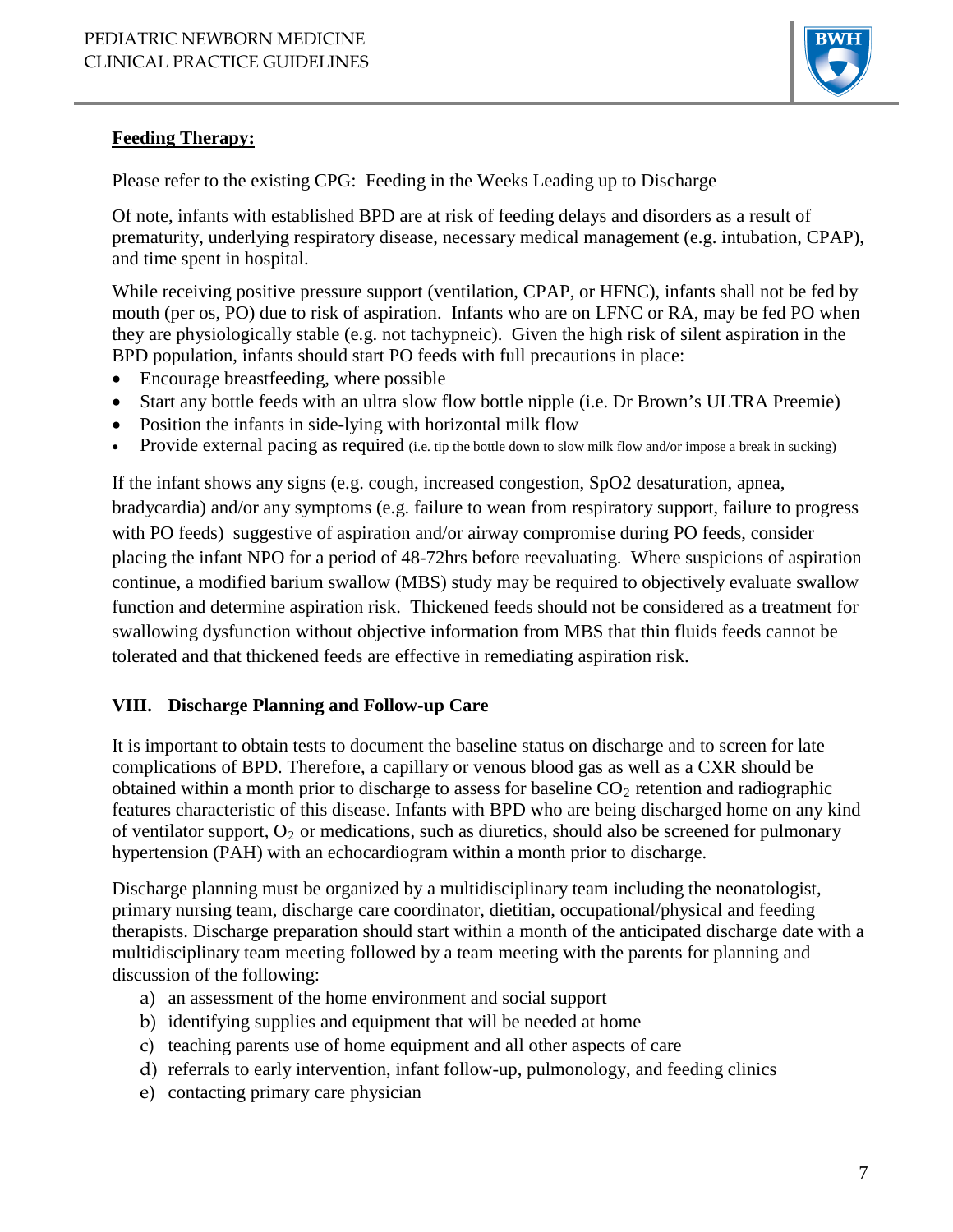

## **Preterm Infant (> 28 d) with Evolving/Established BPD on Invasive Mechanical Ventilation**



<sup>a</sup> Suggested initial CPAP settings, 8-9 cm H<sub>2</sub>O; if trial of CPAP fails<sup>d</sup>, trial of NIPPV before reintubation

<sup>b</sup> Suggested initial NIPPV settings [17]:

- Rate: initial 10, max 40;
- PIP: initial 10 above PEEP, max 18;
- PEEP: initial same as when intubated, max 8

<sup>c</sup> Extubation failure criteria:

- one episode of apnea requiring bag mask ventilation (BMV) or
- more than six episodes of apnea requiring stimulation in a 6-h period or
- more than 100% increase in baseline FiO2 for more than 4-6 h (for example from 30% to 60%) or
- significantly increased work of breathing and/or RR >80 consistently

d Criteria for failure to wean or discontinue CPAP/HFNC:

- more than 20% increase in baseline respiratory rate for more than 4-6 h or
- more than 30% increase in baseline FIO<sub>2</sub> requirement for more than 4-6 h (for example from 30% to 40%) or
- LFNC O2 requirement > 200 ml for more than 4-6 h

e Return to previous settings if unable to wean based on criteria defined in d